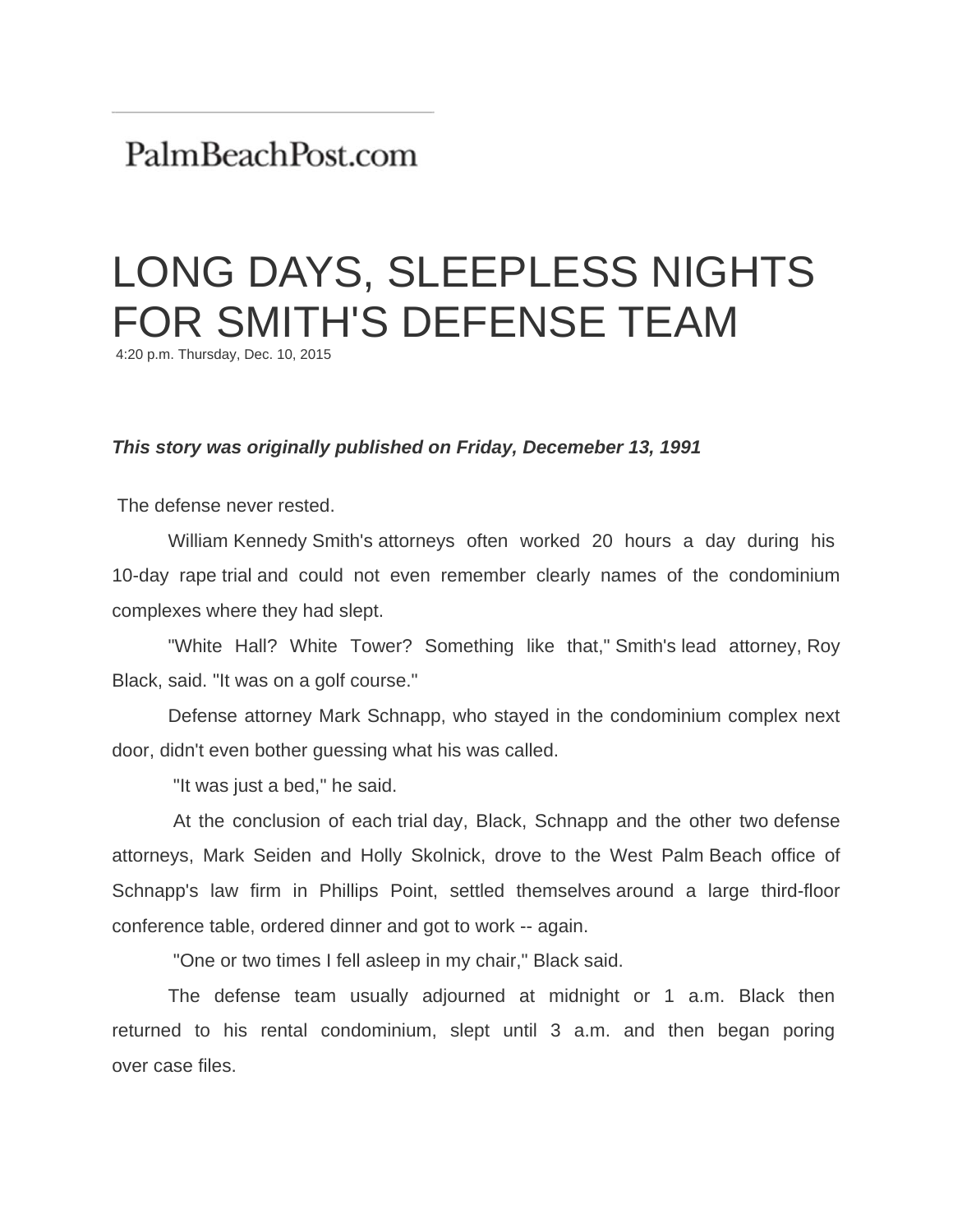The workload didn't let up Thursday, even after Smith's acquittal. Black, Schnapp and Seiden spent the day rotating between Schnapp's law office and the armada of TV satellite trucks at a church school parking lot Across the street from the courthouse.

 Schnapp, looking like a participant in a sleep deprivation experiment, repeated himself for the row of TV cameras planted along Olive Avenue.

 At one point, Black could be seen simultaneously on CBS This Morning and ABC's Good Morning America in separate interviews, one taped, the other live. The pace continued after Black and Seiden returned to Miami in the evening. Seiden appeared on CNN's Crossfire, and Black appeared on Larry King Live with David Roth, the attorney who represented the woman who accused Smith of rape.

 Black reviewed the trial in depth in a continuous series of news conferences. Among his revelations:

 \* Smith's attorneys deliberately avoided referring to him as "Doctor," even though Smith has graduated from medical school. Black said he was worried the title might sound "elitist."

 \* Midway through the trial, the defense team decided to cut several expert witnesses from their case because they felt the jury had seen enough expert testimony.

 One, Dr. Richard Lyon, is an acoustics expert at the Massachusetts Institute of Technology who had five co-eds scream outside his office to bolster the argument that Smith's accuser could not have screamed, as she claimed, without waking someone inside the Kennedy house.

 Another expert, Dr. Vincent DiMaio, chief medical examiner in Bexar County, Texas, would have helped argue that the woman's bruises were not consistent with her claim that Smith tackled and raped her.